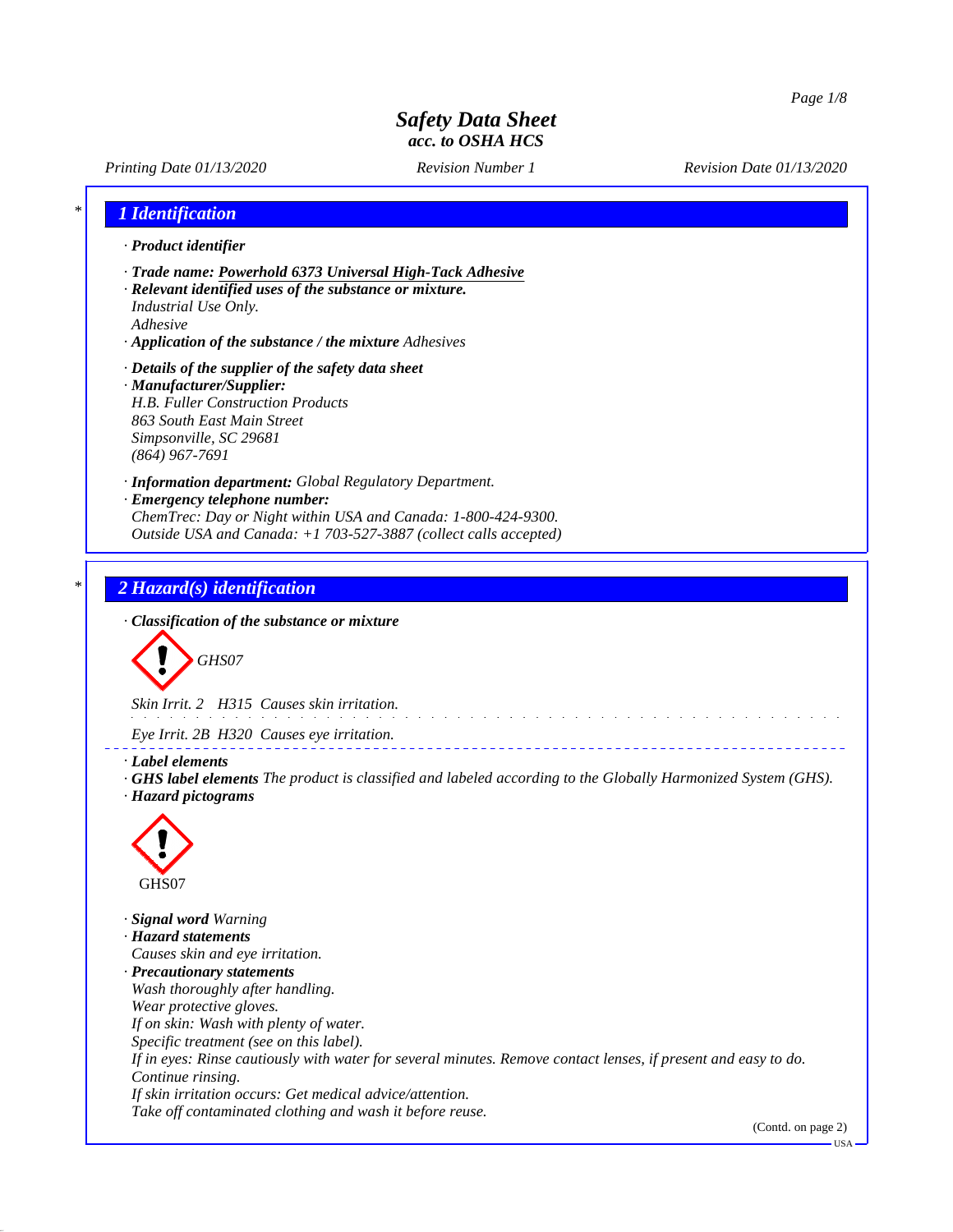(Contd. of page 1)

# *Safety Data Sheet acc. to OSHA HCS*

*Printing Date 01/13/2020 Revision Number 1 Revision Date 01/13/2020*

#### *Trade name: Powerhold 6373 Universal High-Tack Adhesive*

*If eye irritation persists: Get medical advice/attention.*

*· Classification system:*

*· NFPA ratings (scale 0 - 4)*

0  $\overline{\mathbf{0}}$ *Health = 1 Fire = 0 Reactivity = 0*

*· HMIS-ratings (scale 0 - 4)*

| <b>HEALTH</b> | $\perp$ Health = 1                                            |
|---------------|---------------------------------------------------------------|
| <b>FIRE</b>   | $\log$ Fire = 0                                               |
|               | <b>PHYSICAL HAZARD</b> $\boxed{0}$ <i>Physical Hazard</i> = 0 |

#### *· Other hazards*

1

*· Results of PBT and vPvB assessment*

*· PBT: Not applicable.*

*· vPvB: Not applicable.*

## *\* 3 Composition/information on ingredients*

*· Chemical characterization: Mixtures*

*· Description: Water Base Adhesive*

*· Hazardous components:*

*25280-35-7 vinyl acrylic copolymer 50-100%*

#### *\* 4 First-aid measures*

*· Description of first aid measures*

*· After inhalation:*

*Supply fresh air or oxygen; call for doctor.*

- *In case of unconsciousness place patient stably in side position for transportation.*
- *· After skin contact: Immediately wash with water and soap and rinse thoroughly.*
- *· After eye contact:*

*Rinse opened eye for 20 minutes under running water. If eye becomes irritated, obtain medical treatment.*

- *· After swallowing:*
- *Rinse mouth with water.*
- *Do not induce vomiting; immediately call for medical help.*
- *· Information for doctor:*
- *· Most important symptoms and effects, both acute and delayed No further relevant information available.*
- *· Indication of any immediate medical attention and special treatment needed*

*No further relevant information available.*

## *\* 5 Fire-fighting measures*

- *· Extinguishing media*
- *· Suitable extinguishing agents:*
- *CO2, extinguishing powder or water spray. Fight larger fires with water spray.*
- *Use fire fighting measures that suit the environment.*
- *· Special hazards arising from the substance or mixture No further relevant information available.*

(Contd. on page 3)

USA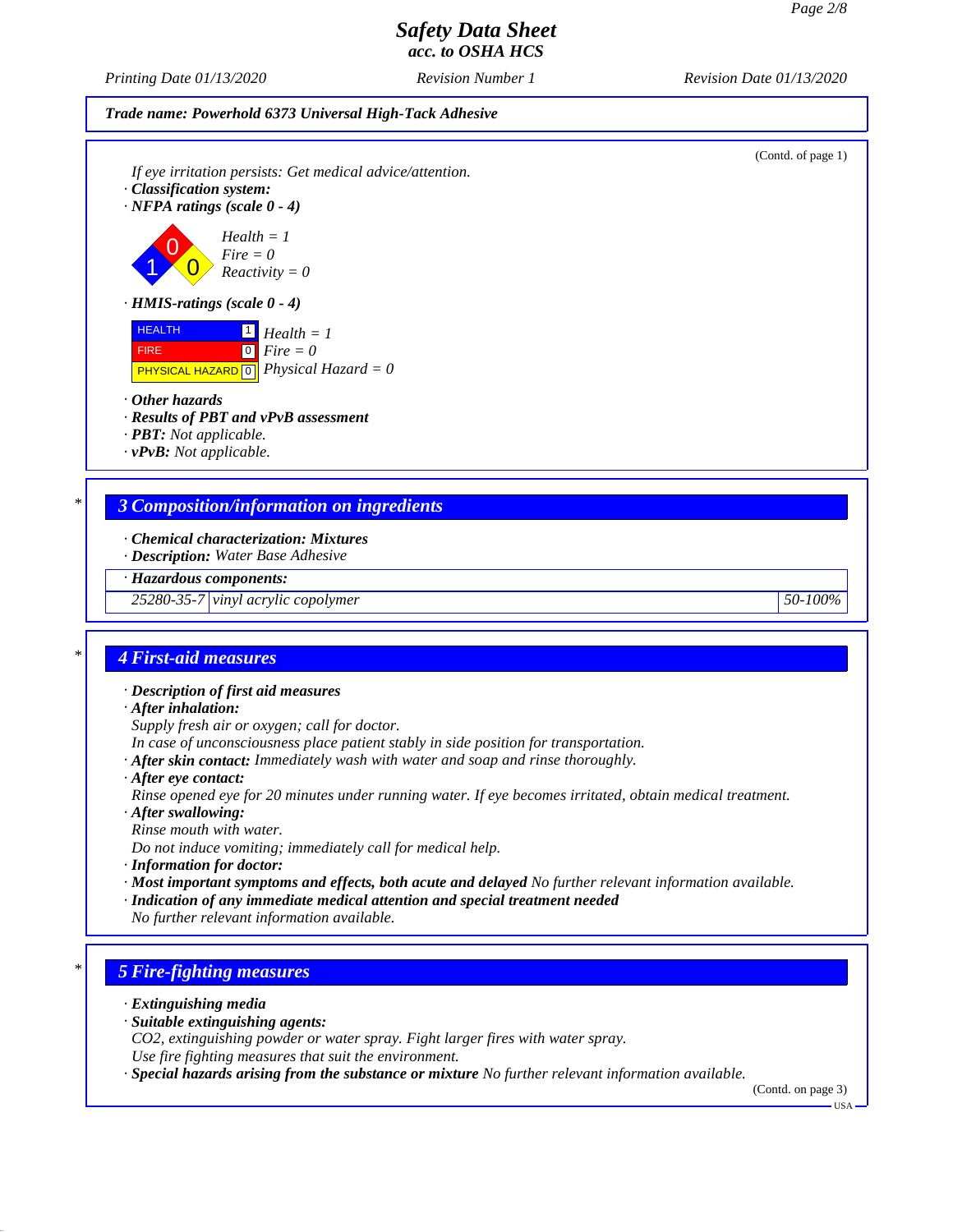(Contd. of page 2)

# *Safety Data Sheet acc. to OSHA HCS*

*Printing Date 01/13/2020 Revision Number 1 Revision Date 01/13/2020*

### *Trade name: Powerhold 6373 Universal High-Tack Adhesive*

*· Advice for firefighters*

*Firefighters use standard protective equipment including flame retardant coat, helmet with face shield, gloves, rubber boots, and in enclosed spaces, SCBA.*

*· Protective equipment: Protective clothing and respiratory protective device.*

## *\* 6 Accidental release measures*

*· Personal precautions, protective equipment and emergency procedures Wear protective equipment. Keep unprotected persons away. Ensure adequate ventilation*

*· Environmental precautions: Do not allow to enter sewers/ surface or ground water.*

*· Methods and material for containment and cleaning up:*

*Absorb with liquid-binding material (sand, diatomite, acid binders, universal binders, sawdust). Dispose of contaminated material as waste in accordance with federal state and local regulations. Ensure adequate ventilation.*

#### *· Reference to other sections*

*See Section 7 for information on safe handling.*

*See Section 8 for information on personal protection equipment.*

*See Section 13 for disposal information.*

#### *· Protective Action Criteria for Chemicals*

*· PAC-1:*

*None of the ingredients is listed.*

*· PAC-2:*

*None of the ingredients is listed.*

*· PAC-3:*

*None of the ingredients is listed.*

## *\* 7 Handling and storage*

#### *· Handling:*

- *· Precautions for safe handling*
- *Open and handle receptacle with care.*

*Ensure good ventilation/exhaustion at the workplace.*

*Prevent formation of aerosols.*

*· Information about protection against explosions and fires: No special measures required.*

*· Conditions for safe storage, including any incompatibilities*

*· Storage:*

- *· Requirements to be met by storerooms and receptacles: Store in a cool location away from direct heat.*
- *· Information about storage in one common storage facility: Store away from oxidizing agents.*
- *· Further information about storage conditions:*
- *Protect product from freezing.*

*Keep receptacle tightly sealed.*

*· Specific end use(s) No further relevant information available.*

#### *\* 8 Exposure controls/personal protection*

*· Additional information about design of technical systems: No further data; see item 7.*

(Contd. on page 4)

USA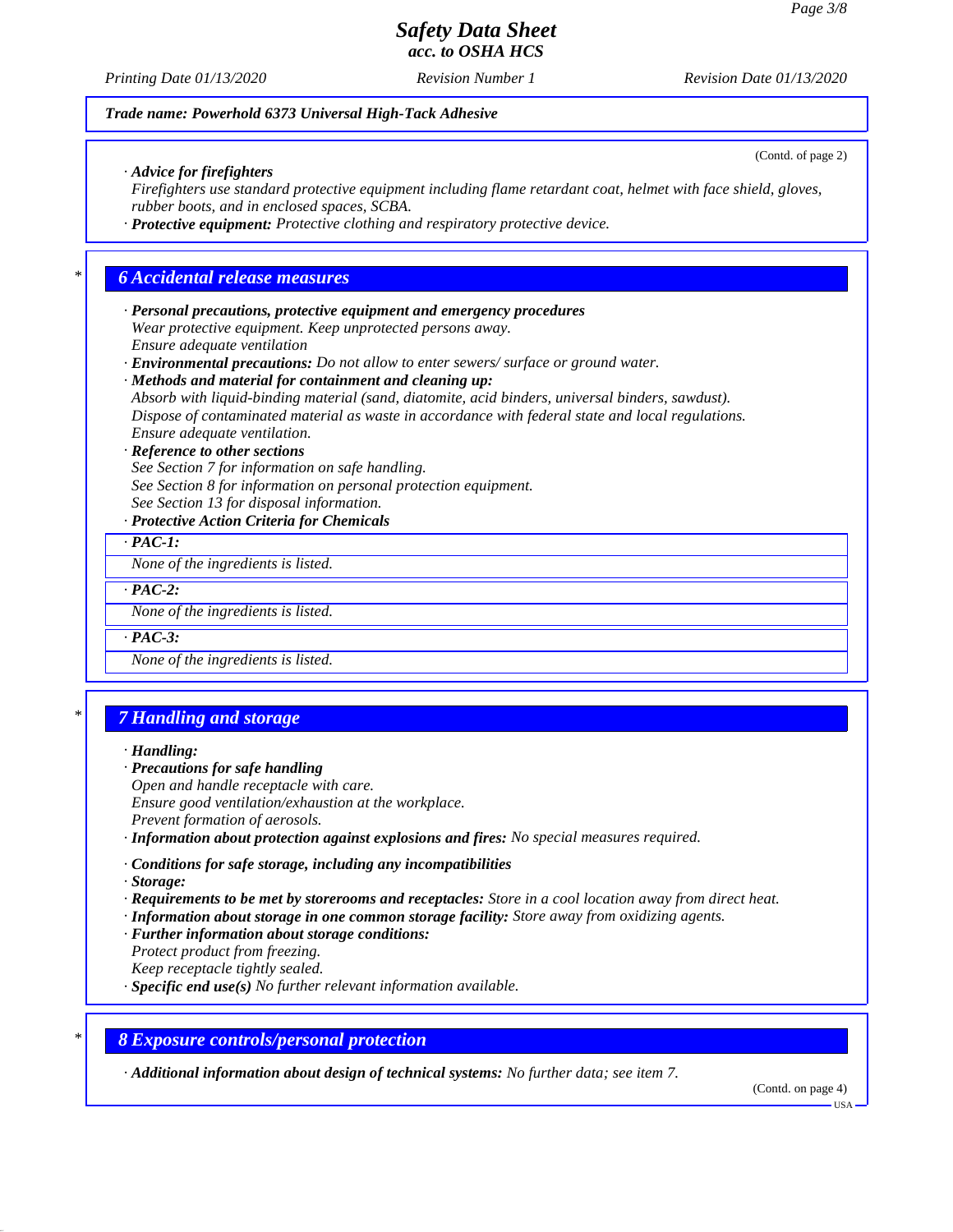USA

# *Safety Data Sheet acc. to OSHA HCS*

*Printing Date 01/13/2020 Revision Number 1 Revision Date 01/13/2020*

# *Trade name: Powerhold 6373 Universal High-Tack Adhesive*

| (Contd. of page 3)                                                                                                                                                                                                                                                                                                                         |
|--------------------------------------------------------------------------------------------------------------------------------------------------------------------------------------------------------------------------------------------------------------------------------------------------------------------------------------------|
| Control parameters<br>$\cdot$ Components with limit values that require monitoring at the workplace:<br>The product does not contain any relevant quantities of materials with critical values that have to be monitored at<br>the workplace.<br>Additional information: The lists that were valid during the creation were used as basis. |
| $\cdot$ Exposure controls<br>· Personal protective equipment (see listings below)<br>· General protective and hygienic measures:<br>The usual precautionary measures for handling chemicals should be followed.<br>· Breathing equipment: Not necessary if room is well-ventilated.<br>· Protection of hands:                              |
| Protective gloves                                                                                                                                                                                                                                                                                                                          |
| The glove material has to be impermeable and resistant to the product/ the substance/ the preparation.<br>· Material of gloves<br>Nitrile rubber, NBR<br>Chloroprene rubber, CR                                                                                                                                                            |
| The selection of the suitable gloves does not only depend on the material, but also on further marks of quality and<br>varies from manufacturer to manufacturer.                                                                                                                                                                           |
| · Penetration time of glove material<br>The exact break through time has to be found out by the manufacturer of the protective gloves and has to be<br><i>observed.</i>                                                                                                                                                                    |

- *· Eye protection: Safety glasses with side shields.*
- *· Body protection: Protective work clothing*

# *\* 9 Physical and chemical properties*

| · Information on basic physical and chemical properties<br><b>General Information</b> |                                               |                    |
|---------------------------------------------------------------------------------------|-----------------------------------------------|--------------------|
| $\cdot$ Appearance:                                                                   |                                               |                    |
| Form:                                                                                 | Paste                                         |                    |
| Color:                                                                                | Off White                                     |                    |
| $\cdot$ Odor:                                                                         | Characteristic                                |                    |
| · Odor threshold:                                                                     | Not determined.                               |                    |
| $\cdot$ pH-value at 20 $\textdegree$ C (68 $\textdegree$ F):                          | $7.8 - 8.6$                                   |                    |
| Change in condition<br><b>Melting point:</b><br><b>Boiling point:</b>                 | Undetermined.<br>100 °C (212 °F)              |                    |
| · Flash point:                                                                        | Not applicable.                               |                    |
| · Flammability (solid, gaseous):                                                      | Not applicable.                               |                    |
| $\cdot$ Decomposition temperature:                                                    | Not determined.                               |                    |
| $\cdot$ Auto igniting:                                                                | <i>Product is not selfigniting.</i>           |                    |
| · Danger of explosion:                                                                | Product does not present an explosion hazard. |                    |
| · Flammable limits:<br>Lower:                                                         | Not Available                                 |                    |
|                                                                                       |                                               | (Contd. on page 5) |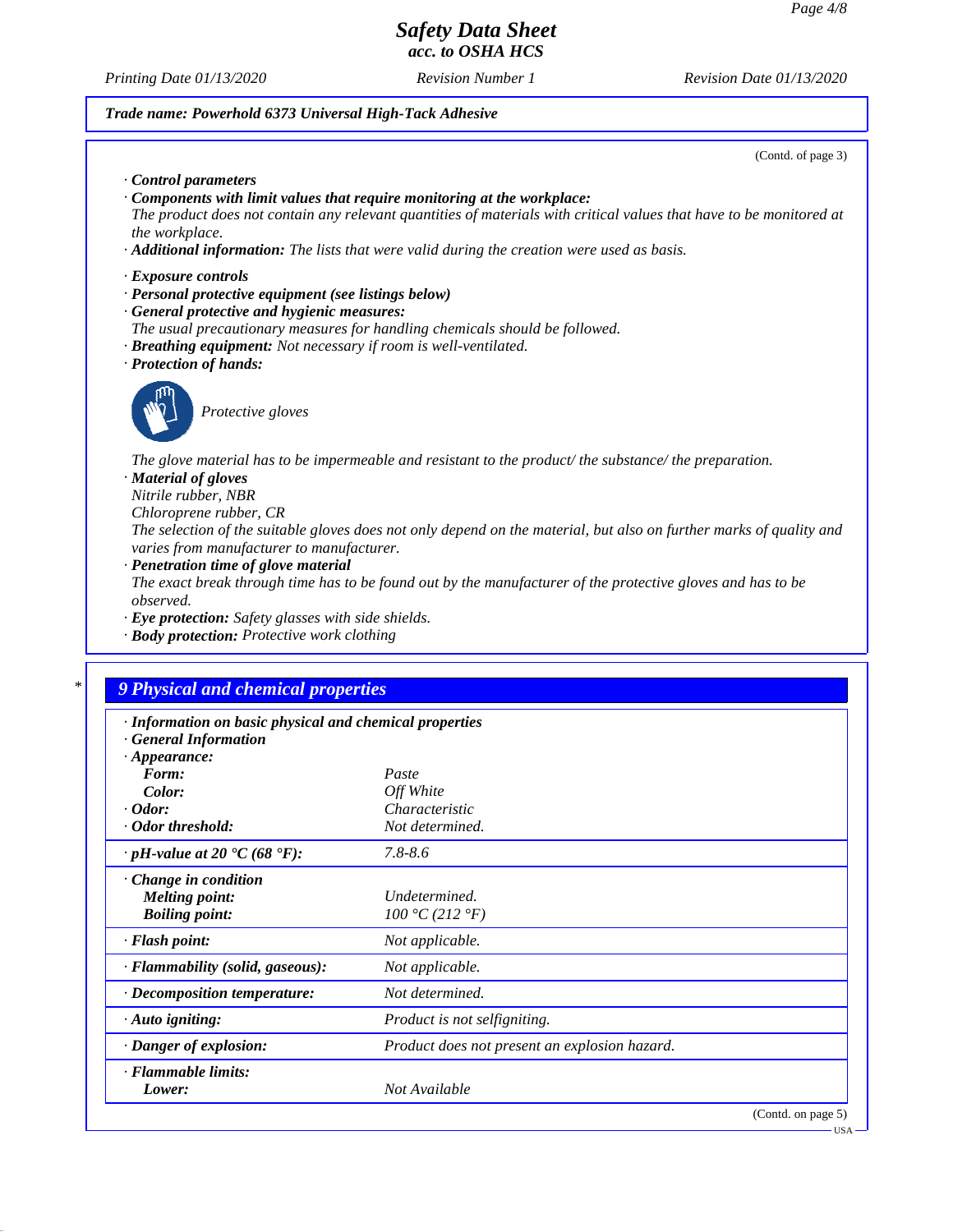*Printing Date 01/13/2020 Revision Number 1 Revision Date 01/13/2020*

*Trade name: Powerhold 6373 Universal High-Tack Adhesive*

|                                                                   | (Contd. of page 4)                         |  |
|-------------------------------------------------------------------|--------------------------------------------|--|
| <b>Upper:</b>                                                     | Not Available                              |  |
| $\cdot$ Vapor pressure at 20 $\cdot$ C (68 $\cdot$ F):            | 23 hPa $(17.3 \text{ mm Hg})$              |  |
| $\cdot$ Specific gravity at 20 °C (68 °F):                        | $1.14$ g/cm <sup>3</sup> (9.5133 lbs/gal)  |  |
| · Relative density                                                | Not determined.                            |  |
| · Vapor density                                                   | Not determined.                            |  |
| $\cdot$ Evaporation rate                                          | Not determined.                            |  |
| · Solubility in / Miscibility with                                |                                            |  |
| Water:                                                            | Not determined.                            |  |
| · <b>Partition coefficient (n-octanol/water):</b> Not determined. |                                            |  |
| · Viscosity:                                                      |                                            |  |
| Dynamic:                                                          | Not determined.                            |  |
| Kinematic:                                                        | Not determined.                            |  |
| · Solvent content:                                                |                                            |  |
| Water:                                                            | Not available                              |  |
| Solids content:                                                   | $73 - 75\%$                                |  |
| $\cdot$ Other information                                         | No further relevant information available. |  |

## *\* 10 Stability and reactivity*

*· Reactivity No further relevant information available.*

- *· Chemical stability*
- *· Thermal decomposition / conditions to be avoided: No decomposition if used according to specifications.*
- *· Possibility of hazardous reactions No dangerous reactions known.*
- *· Conditions to avoid Avoid high temperatures. Avoid freezing.*
- *· Incompatible materials: Strong oxidizing agents*
- *· Hazardous decomposition products: Carbon monoxide and carbon dioxide*

## *\* 11 Toxicological information*

- *· Information on toxicological effects*
- *· Acute toxicity:*
- *· Primary irritant effect:*
- *· on the skin: Skin irritant.*
- *· on the eye: Irritating effect.*
- *· Sensitization: No sensitizing effects known.*
- *· Additional toxicological information:*

*The product is not subject to classification according to internally approved calculation methods for preparations:*

*When used and handled according to specifications, the product does not have any harmful effects according to our experience and the information provided to us.*

*· Carcinogenic categories*

*· IARC (International Agency for Research on Cancer)*

*None of the ingredients is listed.*

#### *· NTP (National Toxicology Program)*

*None of the ingredients is listed.*

(Contd. on page 6)

USA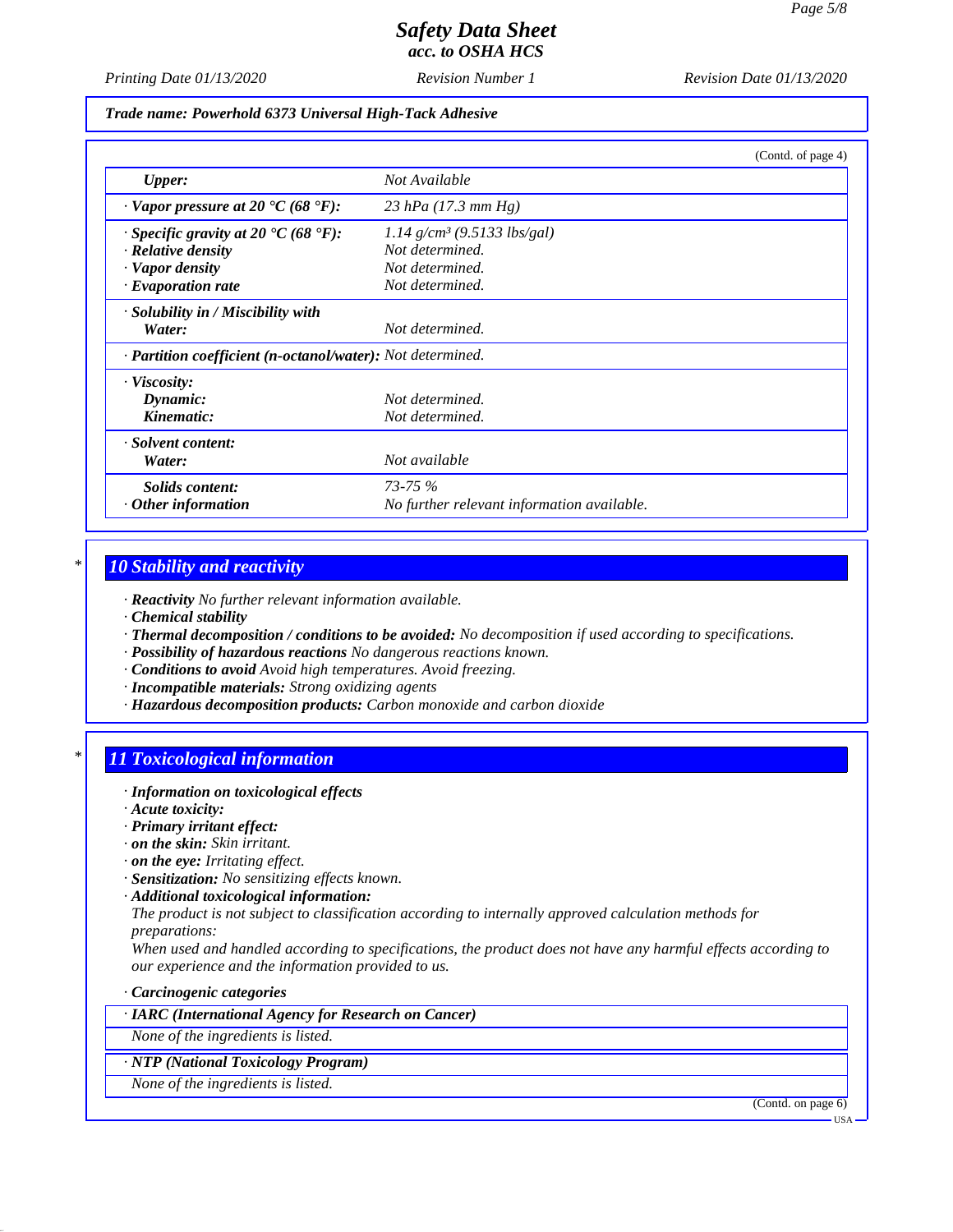*Printing Date 01/13/2020 Revision Number 1 Revision Date 01/13/2020*

*Trade name: Powerhold 6373 Universal High-Tack Adhesive*

(Contd. of page 5)

*· OSHA-Ca (Occupational Safety & Health Administration)*

*None of the ingredients is listed.*

## *\* 12 Ecological information*

- *· Toxicity*
- *· Aquatic toxicity: No further relevant information available.*
- *· Persistence and degradability No further relevant information available.*
- *· Behavior in environmental systems:*
- *· Bioaccumulative potential No further relevant information available.*
- *· Mobility in soil No further relevant information available.*
- *· Additional ecological information:*
- *· General notes: At present there are no ecotoxicological assessments.*
- *· Results of PBT and vPvB assessment*
- *· PBT: Not applicable.*
- *· vPvB: Not applicable.*
- *· Other adverse effects No further relevant information available.*

# *\* 13 Disposal considerations*

- *· Waste treatment methods*
- *· Recommendation: Must be specially treated adhering to official regulations.*
- *· Uncleaned packagings:*
- *· Recommendation: Disposal must be made according to official regulations.*

| $\cdot$ UN-Number                            |                                                      |
|----------------------------------------------|------------------------------------------------------|
| · DOT, ADN, IMDG, IATA                       | not regulated                                        |
| $\cdot$ UN proper shipping name              |                                                      |
| · DOT, ADN, IMDG, IATA                       | not regulated                                        |
| $\cdot$ Transport hazard class(es)           |                                                      |
| · DOT, ADN, IMDG, IATA                       |                                                      |
| · Class                                      | not regulated                                        |
| · Packing group                              |                                                      |
| · DOT, IMDG, IATA                            | not regulated                                        |
| · Environmental hazards:                     | Not applicable.                                      |
| · Special precautions for user               | Not applicable.                                      |
| · Transport in bulk according to Annex II of |                                                      |
| <b>MARPOL73/78 and the IBC Code</b>          | Not applicable.                                      |
| · Transport/Additional information:          | Not dangerous according to the above specifications. |
| · UN "Model Regulation":                     | not regulated                                        |

(Contd. on page 7)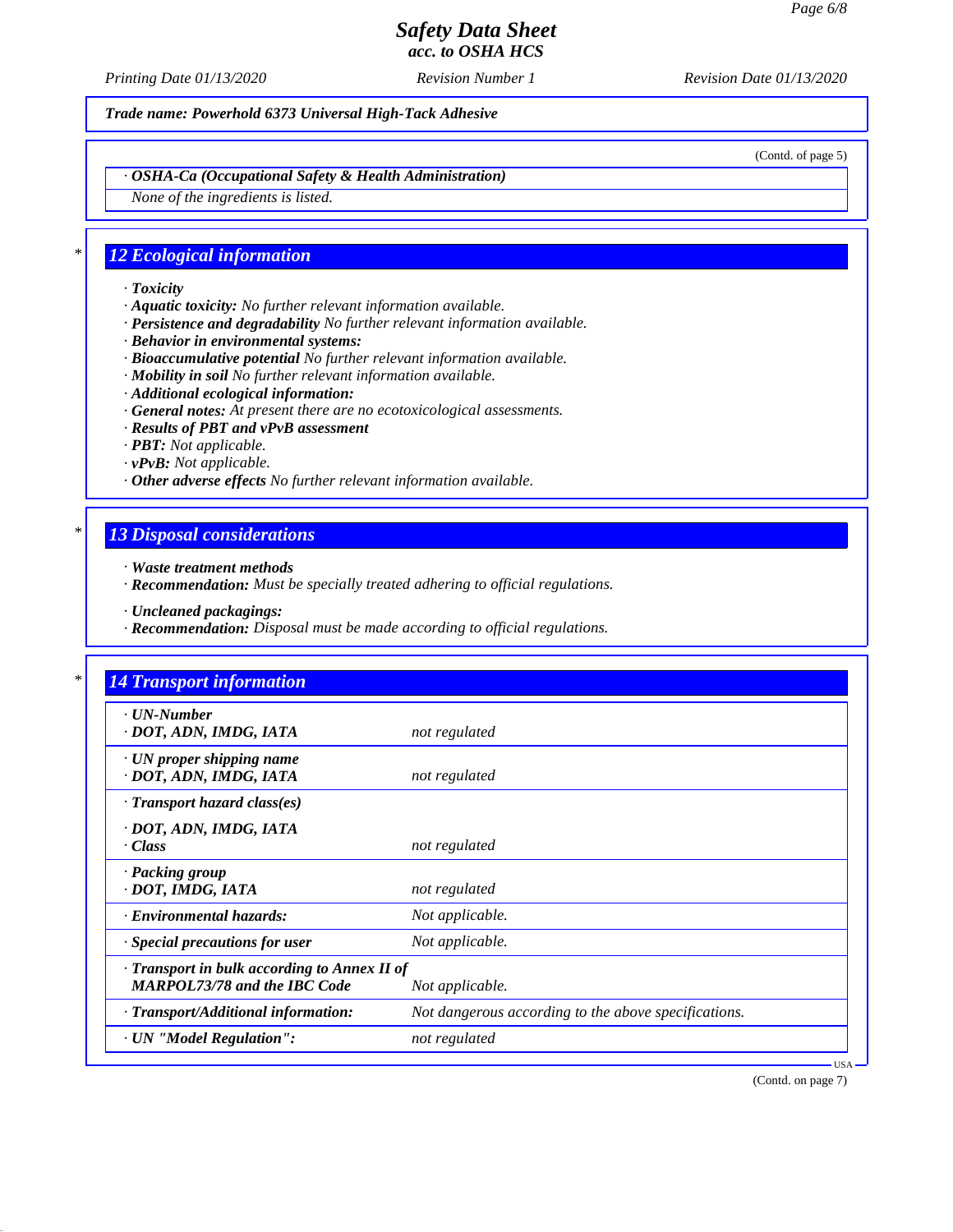*Printing Date 01/13/2020 Revision Number 1 Revision Date 01/13/2020*

*Trade name: Powerhold 6373 Universal High-Tack Adhesive*

(Contd. of page 6)

#### *\* 15 Regulatory information*

*· Safety, health and environmental regulations/legislation specific for the substance or mixture · Sara*

*· Section 355 (extremely hazardous substances):*

*None of the ingredients is listed.*

*· Section 313 (Specific toxic chemical listings):*

*None of the ingredients is listed.*

## *· TSCA (Toxic Substances Control Act):*

*All components of this product are on the TSCA Inventory or are exempt from TSCA Inventory requirements.*

#### *· Hazardous Air Pollutants*

*None of the ingredients is listed.*

#### *· Proposition 65*

*Please contact H.B. Fuller for more information regarding Proposition 65 on this product: reg.request@hbfuller.com .*

#### *· (DSL) Canada Dosmestic Substance List*

*All components of this product are on the DSL(Canada Domestic Substance list) or are exempt from DSL requirements.*

*· New Jersey Right-to-Know List:*

*None of the ingredients is listed.*

*· New Jersey Special Hazardous Substance List:*

*None of the ingredients is listed.*

#### *· Pennsylvania Right-to-Know List:*

*None of the ingredients is listed.*

*· Pennsylvania Special Hazardous Substance List:*

*None of the ingredients is listed.*

#### *· Cancerogenity categories*

*· EPA (Environmental Protection Agency)*

*57-13-6 urea II*

#### *· TLV (Threshold Limit Value established by ACGIH)*

*None of the ingredients listed.*

## *· MAK (German Maximum Workplace Concentration)*

*None of the ingredients is listed.*

*· NIOSH-Ca (National Institute for Occupational Safety and Health)*

*None of the ingredients is listed.*

*· National regulations:*

*· Water hazard class: Water hazard class 1 (Self-assessment): slightly hazardous for water.*

*· Chemical safety assessment: A Chemical Safety Assessment has not been carried out.*

## *\* 16 Other information*

*Although the information and recommendations set forth in this SDS are presented in good faith and are believed to be correct as of the date of this SDS, Royal Adhesives & Sealants makes no representations as to the completeness or accuracy thereof. Information is supplied on the condition that the persons receiving and using it will make their own determination as to the suitability for their purpose prior to use. In no event will Royal Adhesives & Sealants or any affiliate thereof be responsible for damages of any nature whatsoever resulting from* (Contd. on page 8)